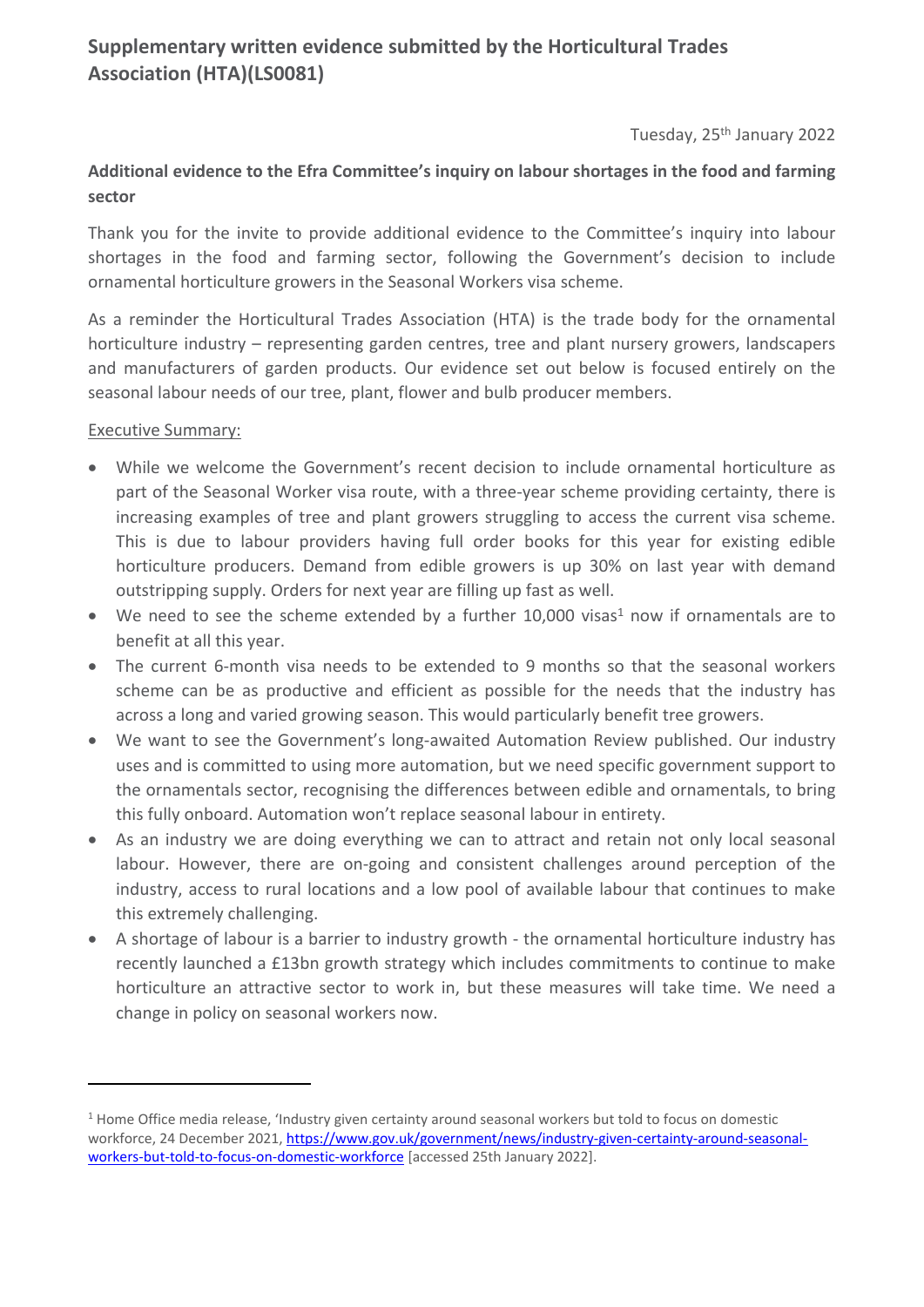Having a vibrant UK horticulture sector will help the Government tackle climate change and deliver its net zero commitments, 'green the economy' through more investment and jobs, in an industry that's products are positive to the environment and create a stronger post-Brexit UK production sector.

### Background:

- The UK horticulture and landscaping industry is worth over £28bn to GDP, supports around 674,000 jobs and generates £6.3bn in tax revenues.
- UK plant and tree production is worth around £1.6bn, supporting over 31,000 jobs.
- Around one third of the UK ornamental horticulture workforce is made up of seasonal workers, currently c6,000 full time equivalents (FTEs). This rises to even more during key parts of the respective seasons for plant, flower, bulb and tree producers.
- Garden centre sales have continued to go from strength to strength since 2019, with gardening sales in 2021 up 32% on 2020 and up 65% on 2019<sup>2</sup>.
- 60% of plants are sold through retail, 40% into amenity such as local authority planting, showing how crucial the UK plant production is to the wider horticulture supply chain.
- According to the Oxford Economics/Foresight Factory report, *[Growing](https://hta.org.uk/uploads/assets/a4e1bad2-866b-4623-aa33ef712689d52a/Industry-growth-report-OHRG.pdf) [a](https://hta.org.uk/uploads/assets/a4e1bad2-866b-4623-aa33ef712689d52a/Industry-growth-report-OHRG.pdf) [Green](https://hta.org.uk/uploads/assets/a4e1bad2-866b-4623-aa33ef712689d52a/Industry-growth-report-OHRG.pdf) [Economy](https://hta.org.uk/uploads/assets/a4e1bad2-866b-4623-aa33ef712689d52a/Industry-growth-report-OHRG.pdf)* by 2030 the industry can deliver a £13bn boost to the UK economy, supporting an extra 39,000 new direct jobs – with UK plant and tree growers contributing £2.4bn of this and an extra 7,000 jobs. The industry is present in constituencies up and down the country.

# Ornamental producers are struggling to access the already over-subscribed visa scheme:

The HTA Wages and Benchmarking Survey in 2021 found that 68% of members reported shortages in labour recruitment, resulting in UK plant and tree growers being short of 1,200 full time equivalents (FTEs) annually, which equates to around 3,000 individual workers annually<sup>3</sup>.

Inclusion in the seasonal workers scheme can help alleviate this issue, but ornamental growers are facing challenges around accessing the scheme, given that it has been capped at 30,000 visas and is already oversubscribed. This is because edible horticulture producers have existing relationships with the providers of the scheme and have put orders in before the ornamental sector has been able to react. The confirmation of ornamentals being included as late as Christmas Eve 2021 has put ornamental growers at a disadvantage.

One labour provider told us that their 2022 order book is now closed, with every client from last year ordering more visa places for this year. Demand is up 30%. Next year's orders are filling up as

<sup>2</sup> HTA news release: 'A prosperous year for horticulture in 2021 sets the scene for growth in 2022 - but challenges must be overcome'. 14 January 2022. [https://hta.org.uk/news-current-issues/news-current/news/prosperous-year](https://hta.org.uk/news-current-issues/news-current/news/prosperous-year-for-horticulture-in-2021.html)[for-horticulture-in-2021.html](https://hta.org.uk/news-current-issues/news-current/news/prosperous-year-for-horticulture-in-2021.html)

<sup>3</sup> HTA Wages & Labour Benchmarking Survey, September/October 2021.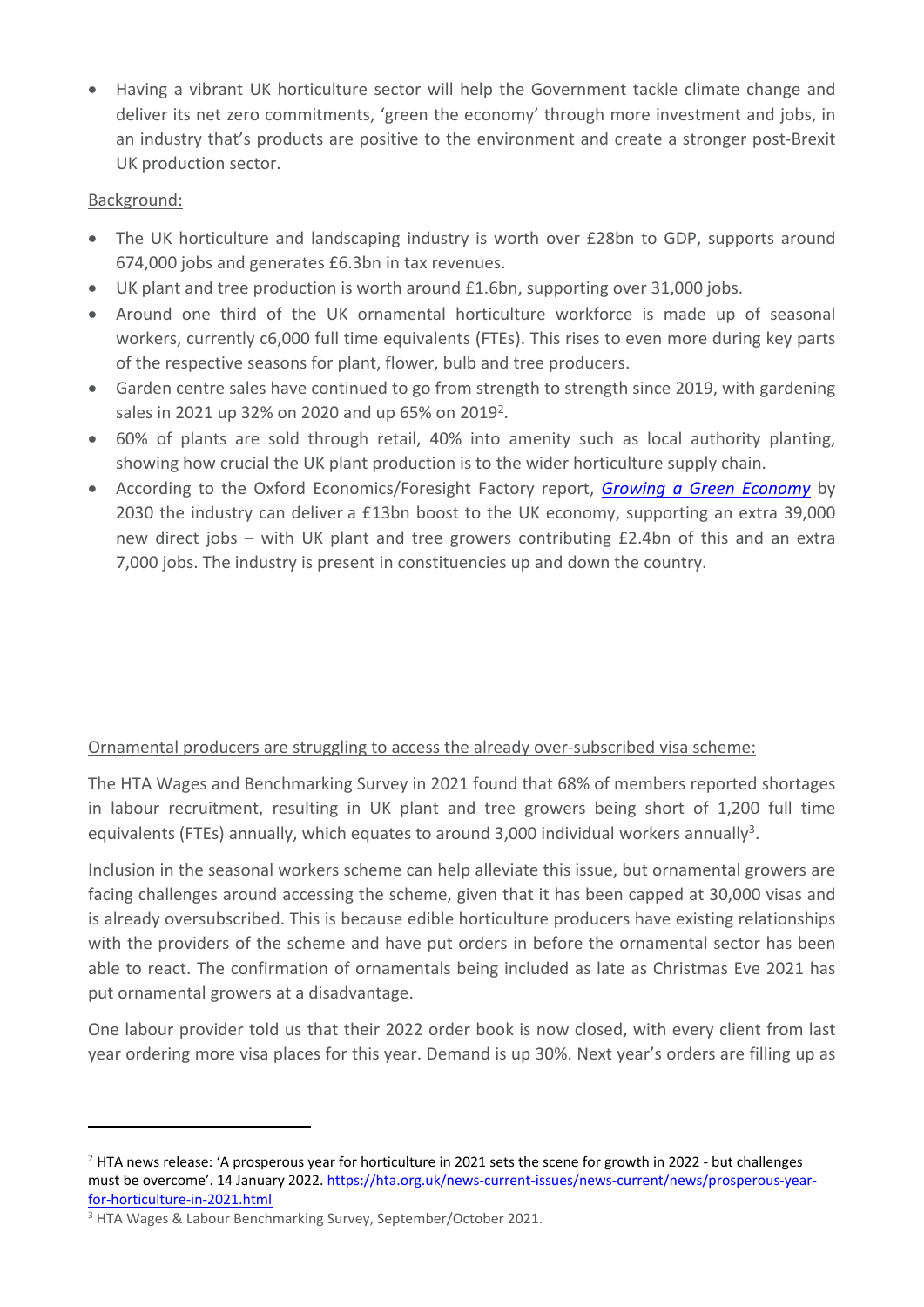well. The danger is that ornamentals will miss out on spaces in 2023 as well because of the acute demand and competition from edible horticulture producers.

To help alleviate this issue we need to see the Government move quickly in the first quarter of this year to extend the visas to the possible further 10,000 places. Further specific evidence is to follow on this need.

### Recruitment locally:

The industry has a proud record of hiring and investing in UK workers. Part of the industry's success has been how it has nurtured the technical skills of its workforce, including supporting apprenticeships and T-levels. The ornamental sector recruits locally for seasonal work but facing consistent and on-going challenges around the perception of the industry and the difficulties of recruiting sufficient workers from limited labour pools in rural areas. These issues are further expanded upon in our initial evidence<sup>4</sup>.

The feedback from our members is that while the situation has partly improved on the ground over the last year thanks to the response to their own advertising campaigns and some partnership approaches, particularly with the Department for Work and Pensions (DWP), the available supply of labour is still a long way from fulfilling their need – only 20% of the offered places being filled. One member was involved in the Home Office's prisoner rehabilitation programme and participated in the DWP's Workplace Academy programme – both showed some encouraging early promise, but the final numbers coming through these programmes have been disappointing.

The Government are encouraging the industry to use the Find A Job website more, but some members have reported many enquiries for roles have been made from overseas, rather than locally.

Members and labour providers are reporting that EU Settled Status workers are not presenting for work as expected, meaning shortages are already being expected. We are concerned that the Government has been placing significant emphasis on EU Settled Status workers as being part of the answer. As far as we know, neither the Home Office nor DWP have done any studies into the availability of EU Settled Status workers regarding local employer demand planning. Other sectors are seeing demand for these workers as well and we're concerned that there is too much emphasis on this group as the answer.

#### Automation:

The ornamental horticulture sector already has high levels of automation but increasing this further requires considerable research and capital investment which takes both financing and time. It is often the smallest businesses, 92% of our industry has less than 10 employees, who face the biggest barriers to automation<sup>5</sup>. We want to see the long-awaited review into automation

<sup>4</sup> HTA evidence to EFRA select committee. LS0025 - Labour shortages in the food and farming sector. Oct 2021

<sup>5</sup> 2019 Horticulture Sector Skills Survey: A report for the Ornamental Horticulture Roundtable Group, Pye Tait consulting, October 2019.

https://projectblue.blob.core.windows.net/media/Default/Research%20Papers/Horticulture/CP%20189%20Skills%20s urveys/Orna mentalHorticultureSkillsSurvey-Main%20Report-FinalReport-29Oct19.pdf, p18.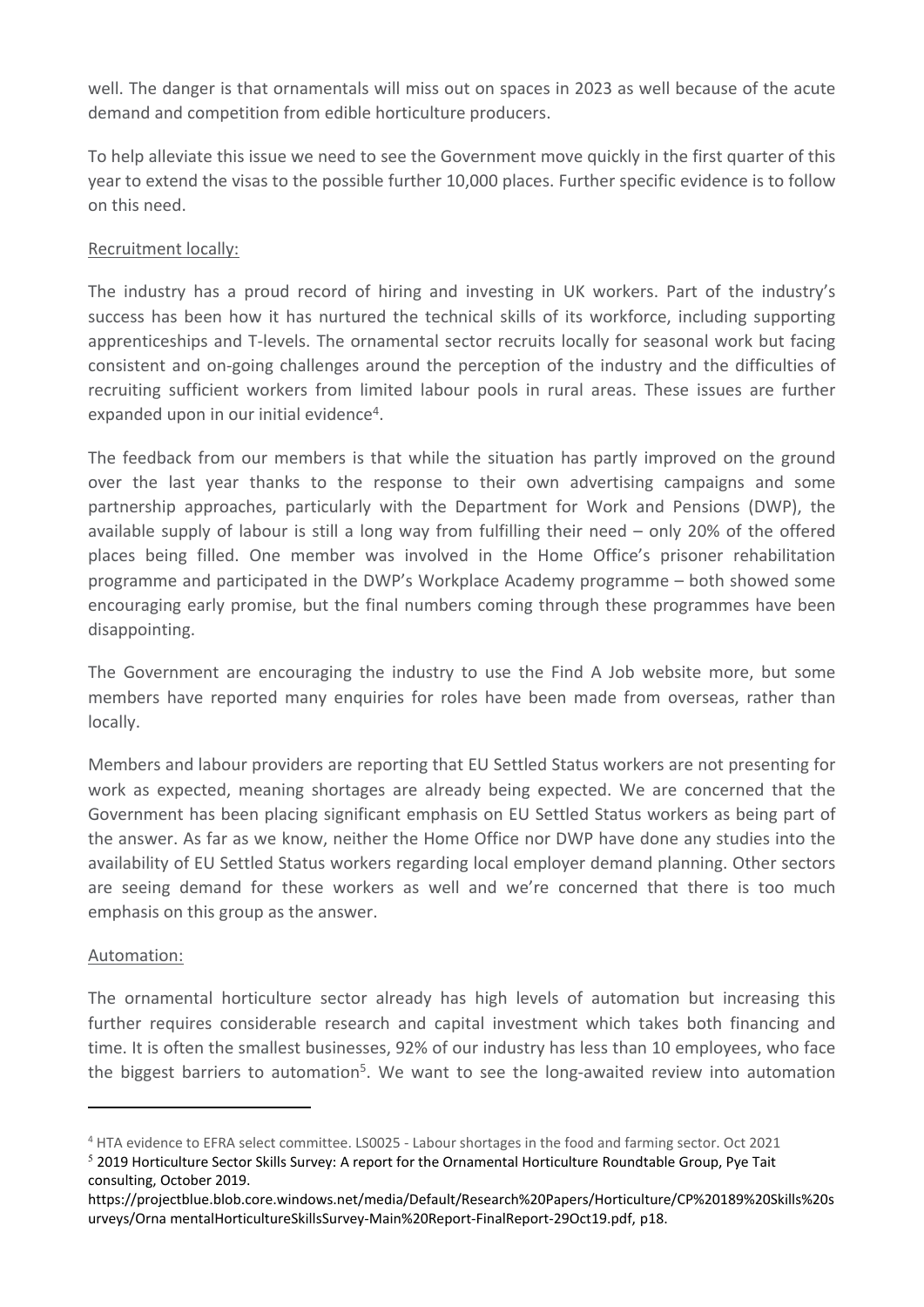published as soon as possible. If an increase in automation is a part of the solution, then having solutions that are specifically focused on the ornamental industry are needed. We have different needs and products than the edible sector, so this requires a tailored approach. This also means grants or business development funds being made available – we know funding is a key barrier to our members. Providing new, innovative tech companies a degree of certainty will help.

### The Government should extend the length of the visas from 6 to 9 months

The Government should also extend visas from 6 to 9 months which will help ensure that early Spring field-based flower picking and tree growing in early Autumn are covered. It'll ensure that those workers who are here are as productive as they can be – working across both edibles and ornamentals. It'll relieve some of the pressure on the need for additional visa numbers.

We continue to closely follow how the visa scheme will run, particularly for how tree growers (late season) are impacted. We will report further findings to the government and to the committee.

# UK needs a thriving ornamental production sector to keep pace with the popularity of gardening:

Despite a host of Covid restrictions, total garden centre sales for the year were up 23% from 2020 and up 36% from 2019. Within this, garden/gardening sales were up 32% on 2020 and up 65% on 2019<sup>6</sup>. This is likely due to the increased demand for garden products, with HTA research showing that pandemic gardeners broadly staying engaged in their new hobby<sup>7</sup>.

The recent Oxford Economics and Foresight Factory report into the future growth potential of the industry has highlighted that while plant and tree producers could grow from £1.6 billion in 2019 to £2.4 billion by 2030, if its labour supply issues remain unresolved then it would lead to a drop in GDP annually of £210 million and £80 million in lost tax revenue. Access to seasonal labour is a strong part of this.

We will continue to monitor the situation closely as it develops and are happy to continue to provide further evidence to the Committee.

Kind regards,

**James Clark**

<sup>6</sup> HTA news release: 'A prosperous year for horticulture in 2021 sets the scene for growth in 2022 - but challenges must be overcome'. 14 January 2022. [https://hta.org.uk/news-current-issues/news-current/news/prosperous-year](https://hta.org.uk/news-current-issues/news-current/news/prosperous-year-for-horticulture-in-2021.html)[for-horticulture-in-2021.html](https://hta.org.uk/news-current-issues/news-current/news/prosperous-year-for-horticulture-in-2021.html)

<sup>7</sup> HTA Market Update, January 2022.